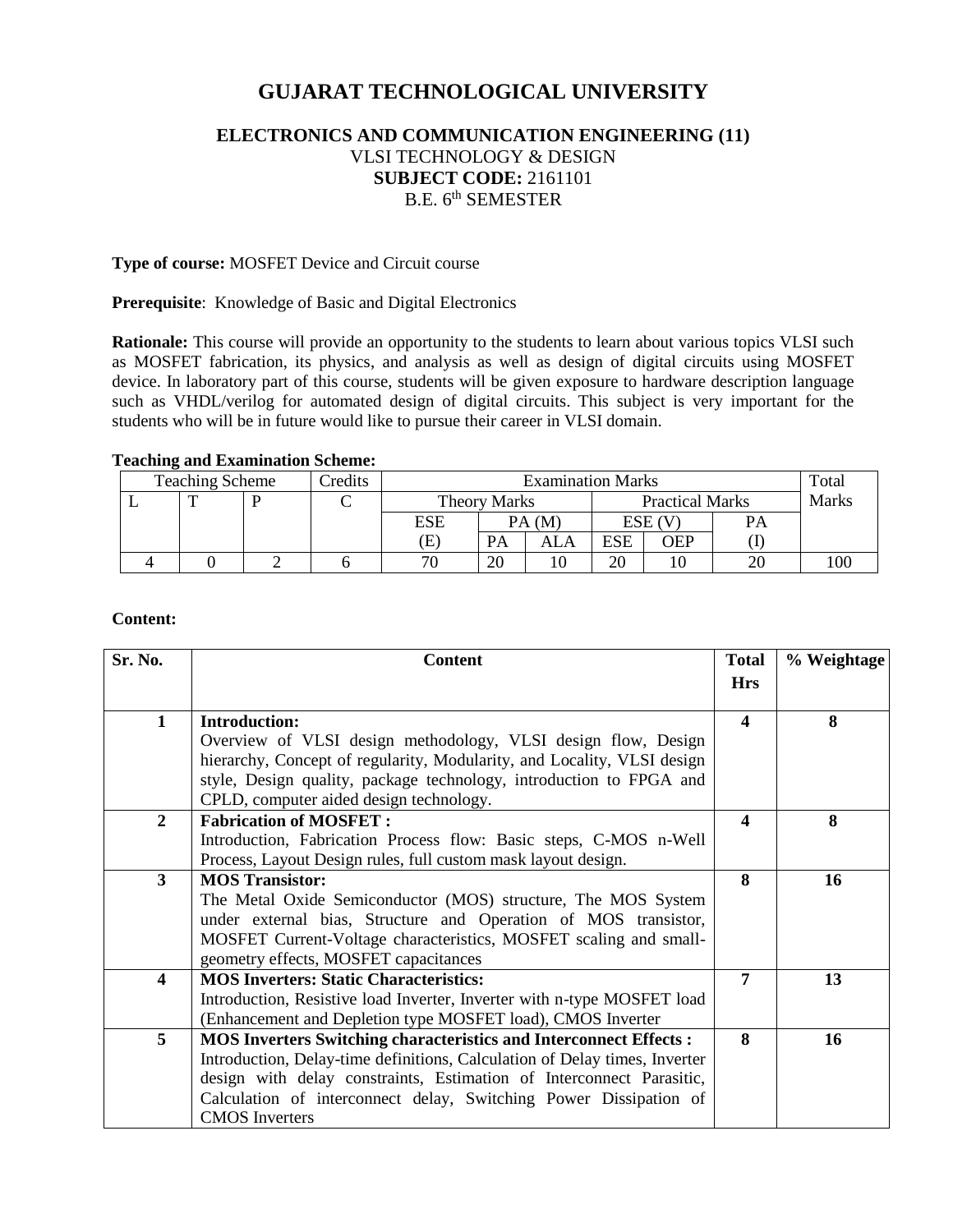| 6              | <b>Combinational MOS Logic Circuits:</b>                                 | 5 | 9  |
|----------------|--------------------------------------------------------------------------|---|----|
|                | Introduction, MOS logic circuits with Depletion nMOS Loads, CMOS         |   |    |
|                | logic circuits, Complex logic circuits, CMOS Transmission Gates (TGs)    |   |    |
| $\overline{7}$ | <b>Sequential MOS Logic Circuits:</b>                                    | 4 | 8  |
|                | Introduction, Behavior of Bistable elements, The SR latch circuit,       |   |    |
|                | Clocked latch and Flip-flop circuit, CMOS D-latch and Edge-triggered     |   |    |
|                | flip-flop                                                                |   |    |
| 8              | <b>Dynamic Logic Circuits:</b>                                           | 7 | 12 |
|                | Introduction, Basic Principles of pass transistor circuits, Voltage      |   |    |
|                | Bootstrapping, Synchronous Dynamic Circuit Techniques,<br><b>CMOS</b>    |   |    |
|                | Dynamic Circuit Techniques, High-performance Dynamic CMOS                |   |    |
|                | circuits                                                                 |   |    |
| 9              | Chip I/P and O/P Circuits :                                              | 2 | 4  |
|                | On chip Clock Generation and Distribution, Latch -Up and its             |   |    |
|                | Prevention                                                               |   |    |
|                |                                                                          |   |    |
| 10             | Design for testability:                                                  | 3 | 6  |
|                | Introduction, Fault types and models, Controllability and observability, |   |    |
|                | Ad Hoc Testable design techniques, Scan -based techniques, built-in Self |   |    |
|                | Test (BIST) techniques, current monitoring IDDQ test                     |   |    |

### **Suggested Specification table with Marks (Theory):**

| <b>Distribution of Theory Marks</b> |       |         |         |         |         |  |  |
|-------------------------------------|-------|---------|---------|---------|---------|--|--|
| R Level                             | Level | A Level | N Level | E Level | C Level |  |  |
|                                     | ⊥ၪ    | 10      | 20      | 10      | ັ       |  |  |

**Legends: R: Remembrance; U: Understanding; A: Application, N: Analyze and E: Evaluate C: Create and above Levels (Revised Bloom's Taxonomy)**

Note: This specification table shall be treated as a general guideline for students and teachers. The actual distribution of marks in the question paper may vary slightly from above table.

### **Reference Books:**

- **1.** CMOS Digital Integrated circuits Analysis and Design by Sung Mo Kang, Yusuf Leblebici, TATA McGraw-Hill Pub. Company Ltd.
- 2. Basic VLSI Design By Pucknell and Eshraghian, PHI,3rd ed.
- 3. Introduction to VLSI Systems by Mead C and Conway, Addison Wesley
- 4. Introduction to VLSI Circuits & Systems John P. Uyemura
- **5.** Fundamentals of Digital Logic Design with VHDL, Brown and Vranesic

### **Course Outcome:**

After learning the course the students should be able to:

- **1.** Explain fabrication of MOSFET based circuits
- **2.** Describe working of MOSFET and its mathematical model
- **3.** Prepare layout of MOSFET based circuits
- **4.** Analyze, design, and simulate various MOSFET based inverter circuits
- **5.** Realize and size given logic function using MOSFETs
- **6.** Analyze, design, and simulate Dynamic CMOS circuits
- **7.** Explain importance of interconnect parasitic